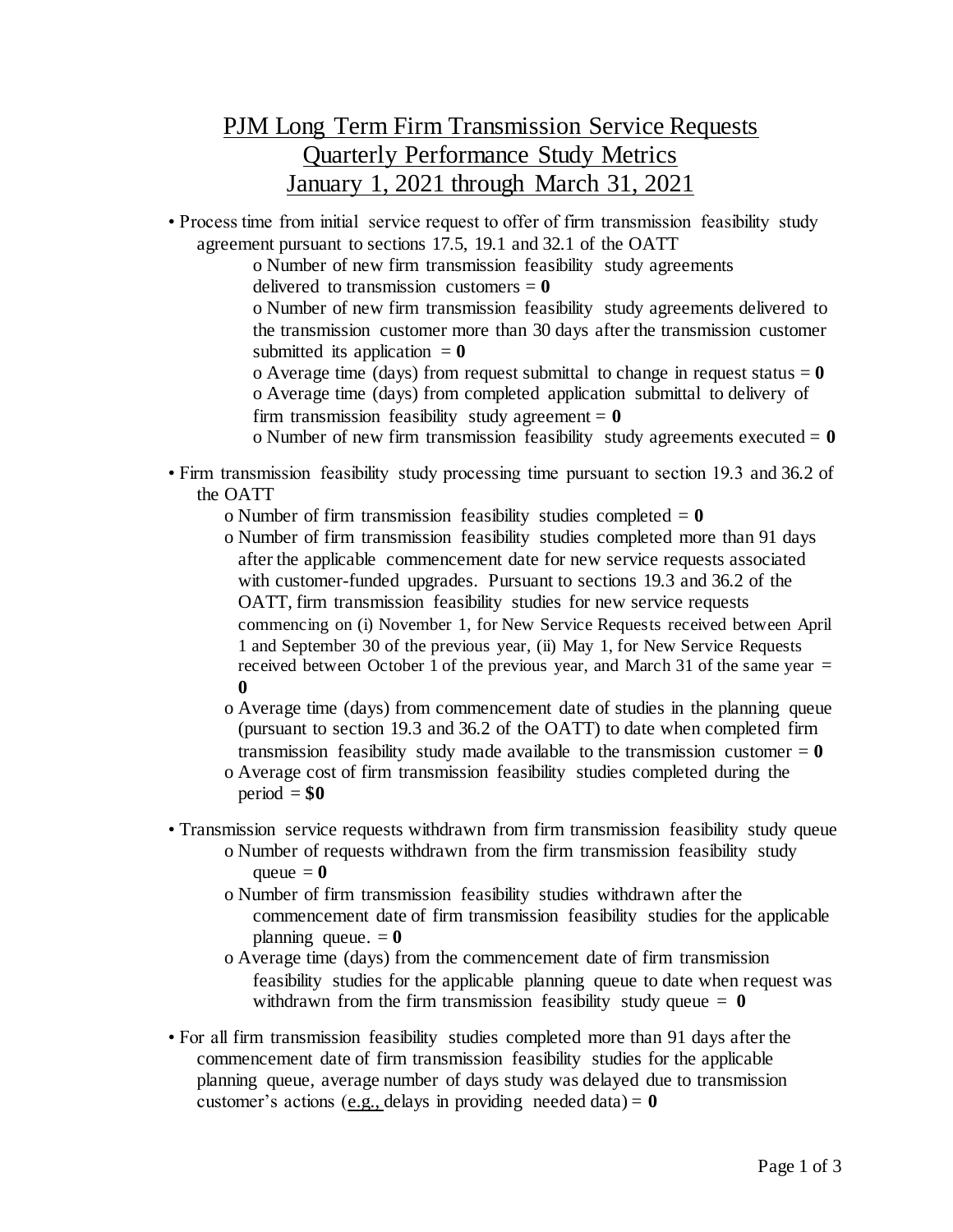- Process time from completed firm transmission feasibility study for transmission service to offer of system impact study pursuant to sections 19.4 and 32.4 of the **OATT** 
	- o Number of new system impact study agreements delivered to transmission customers  $= 0$
	- o Number of new system impact study agreements delivered to transmission customers more than 30 days after the completion of the firm transmission feasibility study  $= 0$
	- o Average time (days) from completion of firm transmission feasibility study to delivery of system impact study agreement  $= 0$
	- o Number of new system impact study agreements executed  $= 0$
- System impact study for transmission service processing time pursuant to sections 205.3 of the OATT \*
	- o Number of system impact studies completed  $= 0$
	- o Number of system impact studies for transmission service completed more than 120 days after the applicable commencement date for new service requests associated with customer-funded upgrades. Pursuant to section 205.3 of the OATT, system impact studies for new service requests commencing on (i) May 1, for New Service Requests received between April 1 and September 30 of the previous year, (ii) November 1, for New Service Requests received between October 1 of the previous year, and March 31 of the same year.  $= 0$
	- o Average time (days) from commencement date of studies in the planning queue (pursuant to section 205.3 of the OATT) to date when completed system impact study made available to the transmission customer  $= 0$
	- o Average cost of system impact studies completed during the period = **\$0**

*\* Note: System Impact Re-studies are not counted as they may have been counted in a previous reporting metric. This metric is assuming new System Impact Studies. Dates updated effective 10/31/2016 per ER16-2518-000.*

- Transmission service requests withdrawn from system impact study queue
	- o Number of requests withdrawn from the system impact study queue  $= 0$
	- o Number of system impact studies withdrawn after the commencement date of system impact studies for the applicable planning queue.  $= 0$
	- o Average time (days) from the commencement date of system impact studies for the applicable planning queue to date when request was withdrawn from the system impact study queue  $= 0$
- For all system impact studies for transmission service completed more than 120 days after the commencement date of system impact studies for the applicable planning queue, average number of days study was delayed due to transmission customer's actions (e.g., delays in providing needed data)  $= 0$